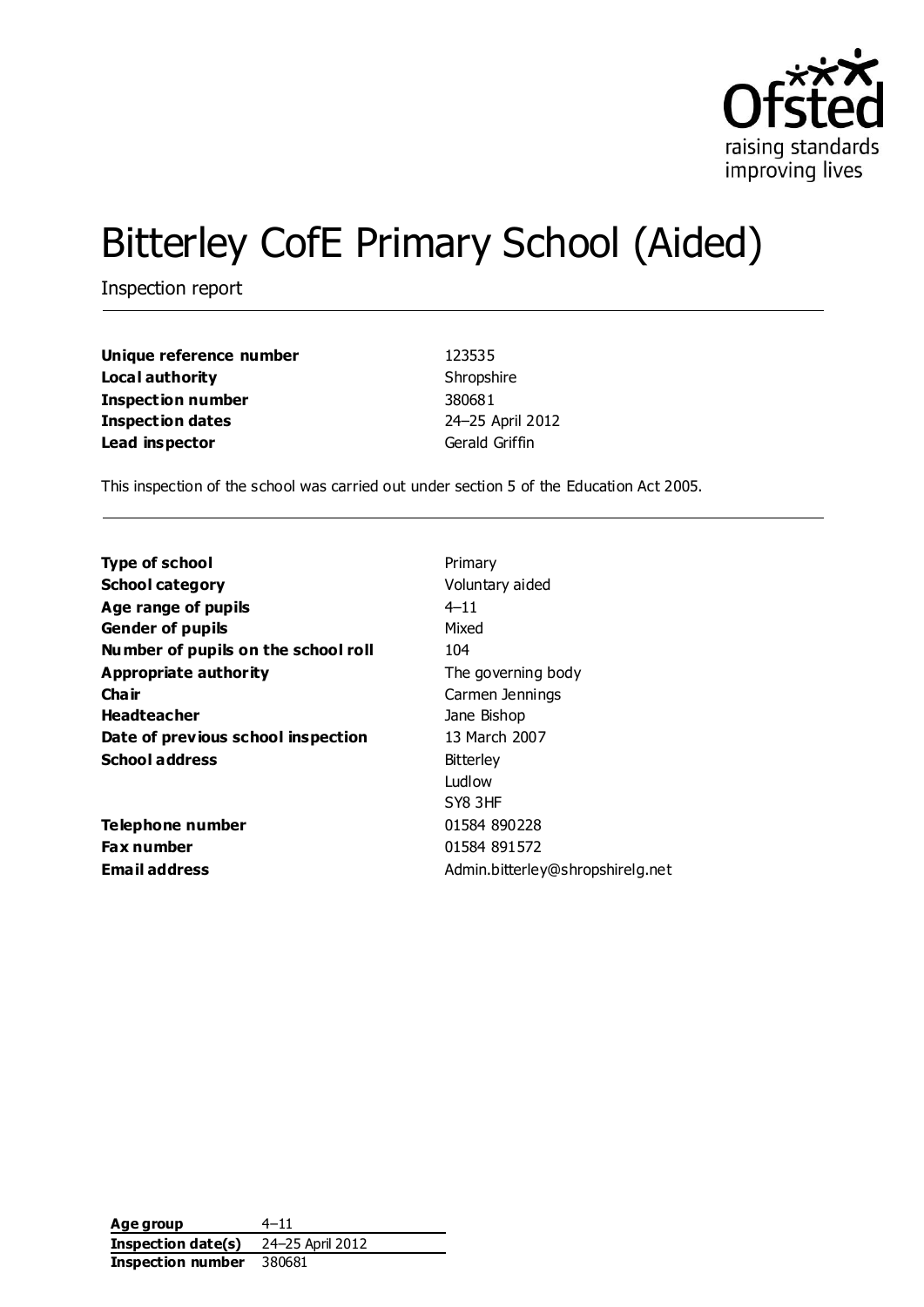

You can use Parent View to give Ofsted your opinion on your child's school. Ofsted will use the information parents and carers provide when deciding which schools to inspect and when.

You can also use Parent View to find out what other parents and carers thi nk about schools in England. You can visit [www.parentview.ofsted.gov.uk,](http://www.parentview.ofsted.gov.uk/) or look for the link on the main Ofsted website: [www.ofsted.gov.uk](http://www.ofsted.gov.uk/)

The Office for Standards in Education, Children's Services and Skills (Ofsted) regulates and inspects to achieve excellence in the care of children and young people, and in education and skills for learners of all ages. It regulates and inspects childcare and children's social care, and inspects the Children and Family Court Advisory Support Service (Cafcass), schools, colleges, initial teacher training, work-based learning and skills training, adult and community learning, and education and training in prisons and other secure establishments. It assesses council children's services, and inspects services for looked after children, safeguarding and child protection.

Further copies of this report are obtainable from the school. Under the Education Act 2005, the school must provide a copy of this report free of charge to certain categories of people. A charge not exceeding the full cost of reproduction may be made for any other copies supplied.

If you would like a copy of this document in a different format, such as large print or Braille, please telephone 0300 123 4234, or email enquiries@ofsted.gov.uk.

You may copy all or parts of this document for non-commercial educational purposes, as long as you give details of the source and date of publication and do not alter the information in any way.

To receive regular email alerts about new publications, including survey reports and school inspection reports, please visit our website and go to 'Subscribe'.

Piccadilly Gate Store St **Manchester** M1 2WD

T: 0300 123 4234 Textphone: 0161 618 8524 E: enquiries@ofsted.gov.uk W: www.ofsted.gov.uk



© Crown copyright 2012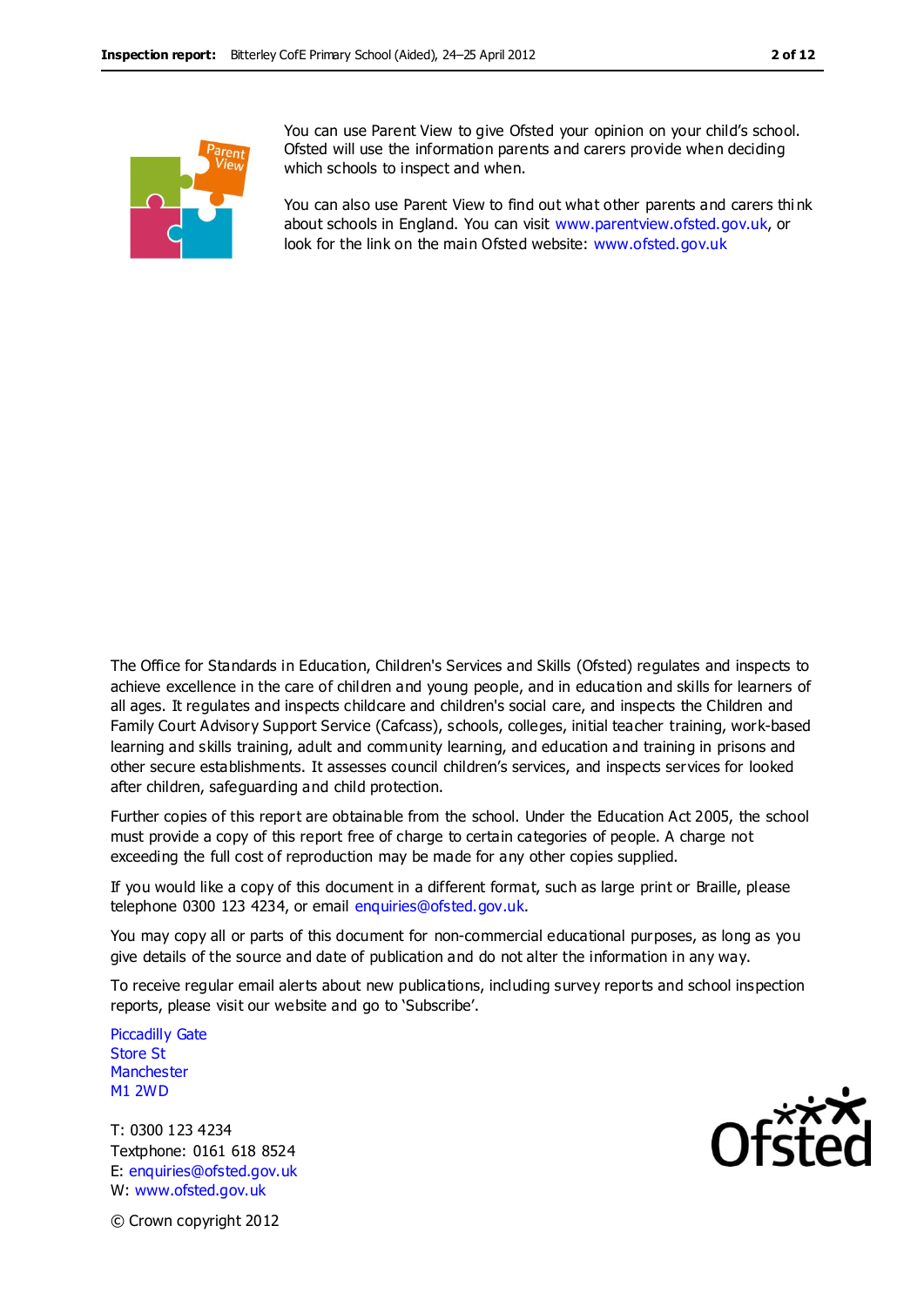# **Introduction**

Inspection team

Gerald Griffin **Additional Inspector** 

This inspection was carried out with two days' notice. The inspector observed the teaching in ten lessons, as well as visiting a further three lessons for shorter periods to further evaluate pupils' progress and the quality of marking. A total of six teachers were observed teaching, as well as a small number of teaching assistants. The inspector held meetings with groups of pupils, two members of the governing body and staff. The inspector observed the school's work and looked at records of pupils' progress and heard them read; evaluated safeguarding documentation, records of exclusions and poor behaviour and the results of the school's checks on the quality of teaching. The inspector took account of the views of the 62 parents and carers who responded to the inspection questionnaire.

# **Information about the school**

Bitterley is smaller than the average primary school. The proportion of pupils known to be eligible for free school meals is below average. The proportion of pupils at school action plus or with a statement of special educational needs is average. The school meets the government's current floor standard, which are the minimum standards expected by the government. In most lessons two year groups are taught together in the class. The Bitterley pre-school and the Chatterbox pre- and afterschool care settings are privately managed and are inspected separately.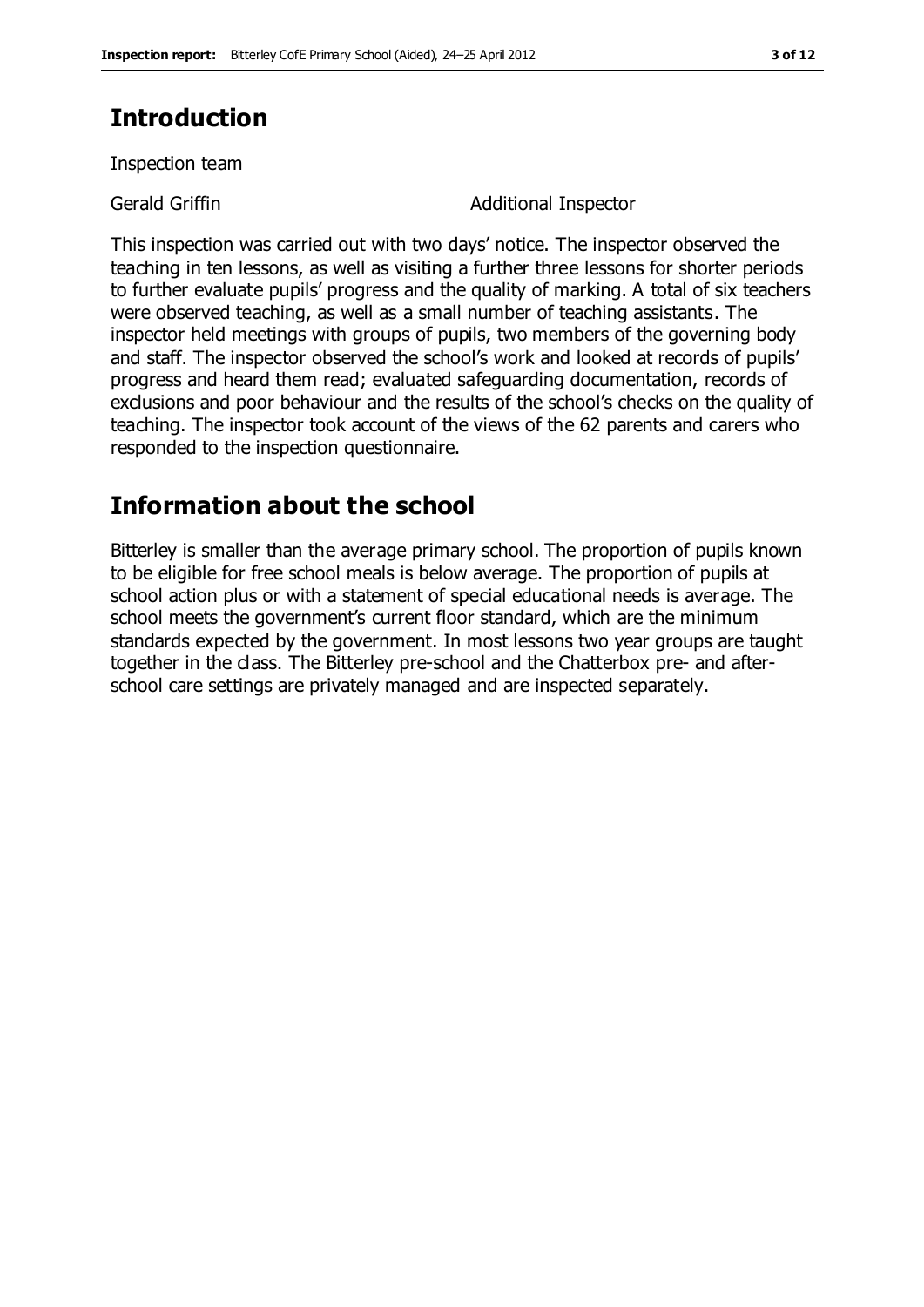# **Inspection judgements**

| <b>Overall effectiveness</b>     |  |
|----------------------------------|--|
|                                  |  |
| <b>Achievement of pupils</b>     |  |
| <b>Quality of teaching</b>       |  |
| Behaviour and safety of pupils   |  |
| <b>Leadership and management</b> |  |

## **Key findings**

- This is a good school in which pupils achieve well. Despite many strengths the school is not outstanding because the quality of teaching is not high enough to ensure that pupils make consistently outstanding progress in all subjects.
- Children make a good start in the Early Years Foundation Stage, and their good progress continues in reading and writing in Years 1 and 2. Pupils make good progress in reading, writing and mathematics in Years 3 to 6 and satisfactory progress in mathematics in Years 1 and 2. Year 6 attainment is above average. All groups, in all phases, achieve equally well, including disabled pupils and those who have special educational needs.
- $\blacksquare$  Teaching is effective. Teachers provide pupils with a wide range of interesting and engaging experiences. Relationships in lessons are positive and pupils enjoy their learning. Occasionally, the typically rapid pace of learning is not sustained when work is not sufficiently demanding to stretch all pupils, especially in mathematics in Years 1 and 2, where progress is satisfactory. While younger pupils' reading skills are developing well there are occasions when phonics (the sounds that letters make) work is not effectively matched to pupils' differing abilities.
- Pupils' behaviour is good and they make a strong contribution to the wellordered school and the smooth flow of lessons. Pupils' attitudes to learning are good and they show initiative and perseverance; they can manage their own learning from an early age. They feel extremely safe in school and have a good understanding of how to keep themselves safe and secure.
- $\blacksquare$  The headteacher's unrelenting drive to improve the school is enthusiastically shared by staff. Since the last inspection leaders have improved standards in writing, strengthened the quality of teachers' marking and improved governance so that leaders are better held to account for the school's performance. This means that the school has the capacity to improve.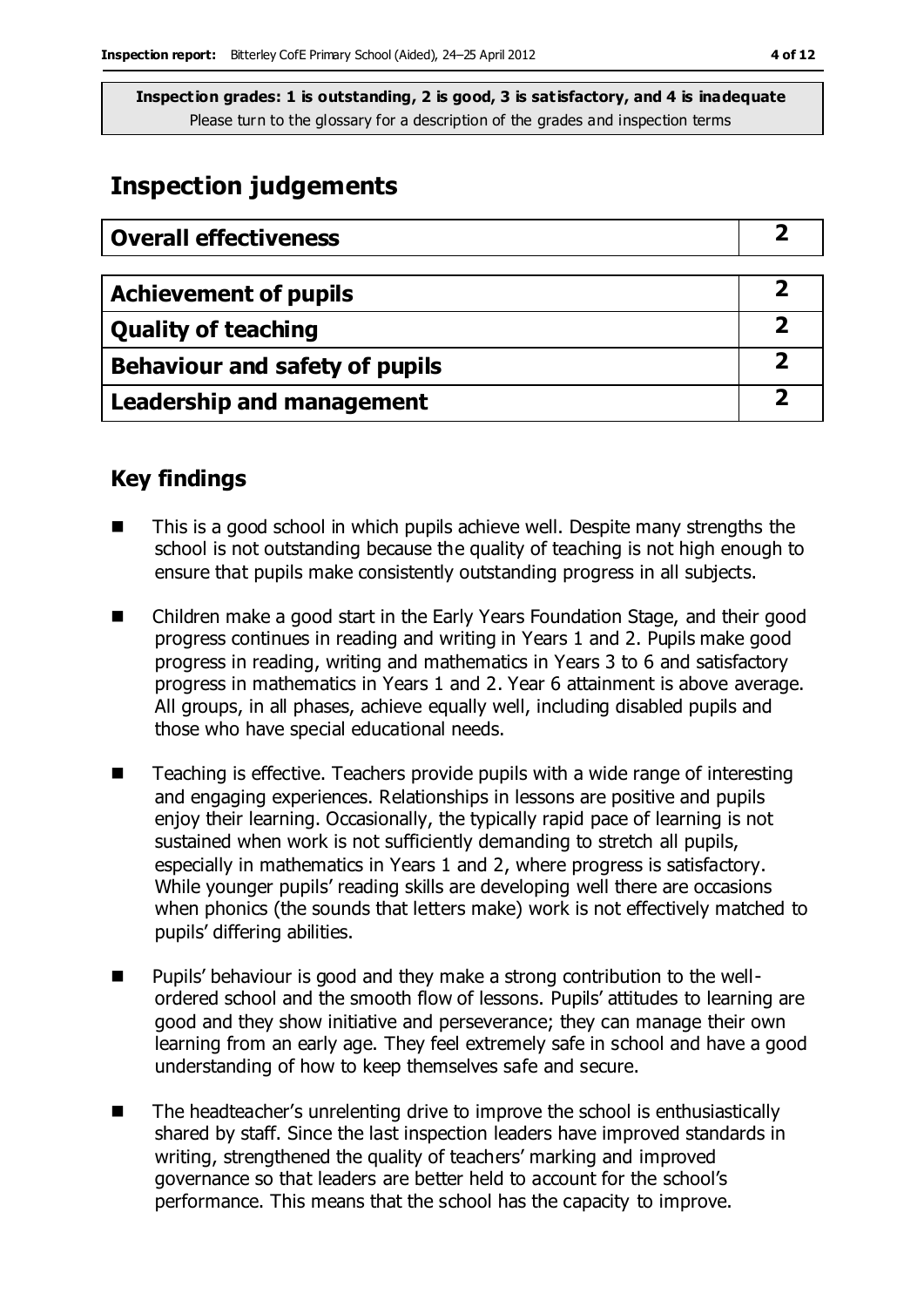### **What does the school need to do to improve further?**

- By July 2012, ensure that teachers consistently secure a rapid pace of learning throughout lessons by providing work that challenges all pupils, especially in mathematics in Years 1 and 2.
- By July 2012, ensure that phonics work is always closely matched to individuals' specific needs.

### **Main report**

#### **Achievement of pupils**

Parents and carers are correct in their view that pupils achieve well. Pupils are making good gains in their learning because they are well taught. Children enter Reception with knowledge, skills and understanding typical for their age. Children make good progress in all areas of learning. Progress is especially good in mathematics because the work provided for children closely matches their needs. Leaders check carefully that their assessments of children's levels and progress are accurate. This good start is built upon in later years in reading and writing. Attainment in reading at the end of Year 2 is above average. However, on occasions phonics work is not always sufficiently well matched to pupils' capabilities and this means progress in reading is not outstanding. Pupils' progress in mathematics is satisfactory in Years 1 and 2 because work does not always sufficiently challenge all members of the class. As a result, some find work too easy while others struggle with work that is too difficult. Attainment in Year 6 is above average, including in reading, and pupils are two terms ahead of what is expected nationally. Good achievement and good attitudes to learning prepare pupils well for secondary school.

Much good and some outstanding learning was seen during lesson observations. In the Reception class, children are curious and enthusiastically investigate and experiment. As a result, they gain a good level of independence in managing their own learning. In one Reception lesson seen, children were making good progress in subtracting numbers and understanding number patterns independently. In a Year 5 and 6 English lesson pupils discussed their ideas in groups; worked with a good level of independence and were able to plan and write 'Wind in the Willows' stories with minimal help from the teacher. Pupils are developing their basic skills of reading, writing, communication and mathematics effectively in all subjects. For example, older pupils use graphs accurately to show their results from science experiments on forces. Nearly all pupils listen attentively, speak confidently and articulate their ideas clearly.

Disabled pupils and those who have special educational needs concentrate well in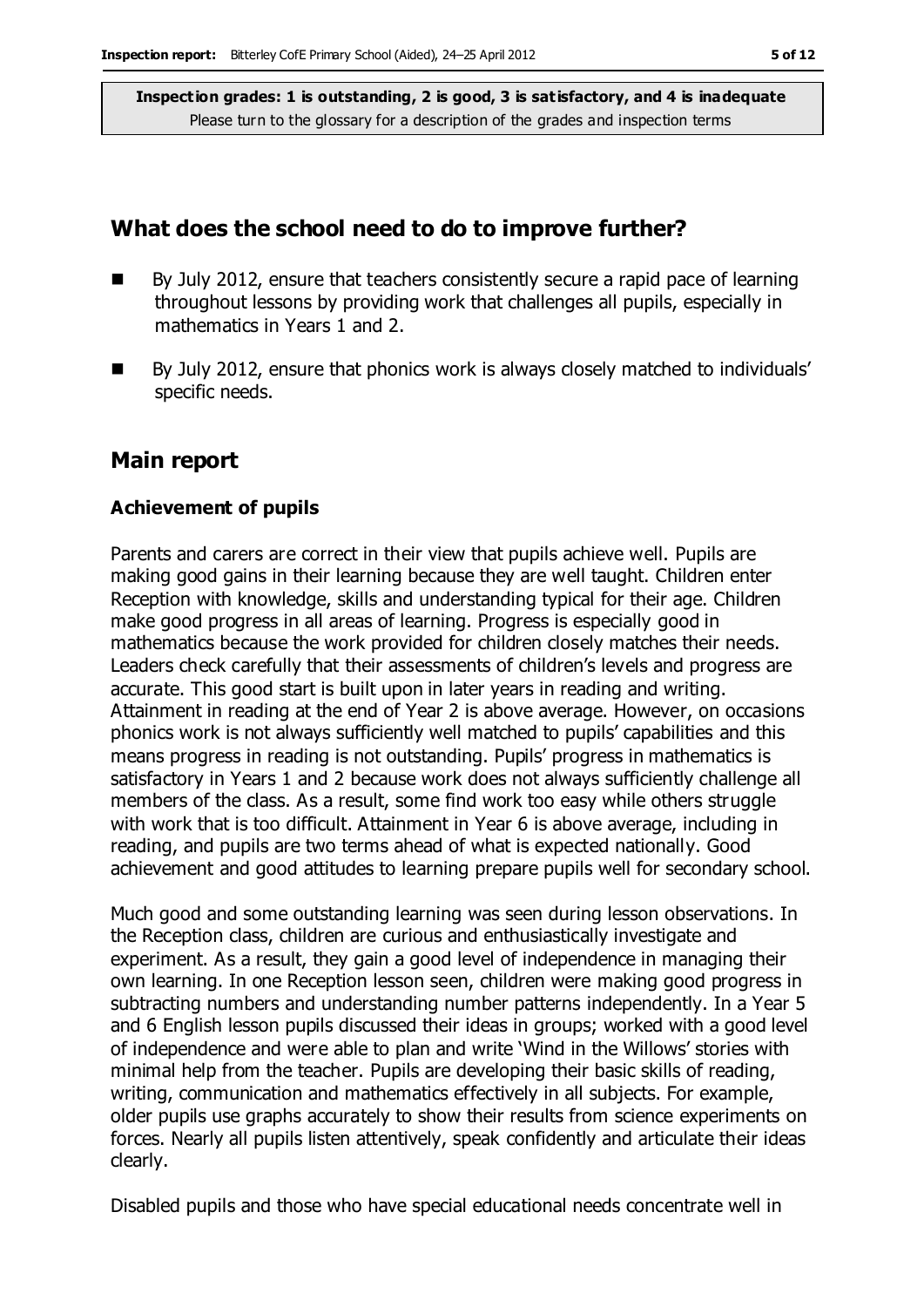lessons. Their good progress is secured as they are taught effectively, and are well supported to achieve their small but challenging next steps in learning, which boosts their confidence to successfully tackle more difficult work. The small number of pupils who are known to be eligible for free school meals make similar progress to their peers.

### **Quality of teaching**

Parents' and carers' views that teaching is good are well founded. It is not outstanding as the match of work to pupils' capabilities could be better in mathematics and phonics, particularly in Years 1 and 2. This said, teachers have generally high expectations about what must be achieved. Teachers' questions are probing and make pupils think deeply. Teachers effectively use the many exciting and relevant learning opportunities provided to interest and engage pupils. Good use is made of resources such as games and computers to engage and motivate pupils to learn. In the Reception classes, teachers plan an appropriate balance of adult-led and child-chosen activities. Learning takes place inside and outdoors, and provision effectively develops children's understanding of the world at large and promotes their physical, creative and imaginative development effectively. Homework is set regularly in Years 1 to 6, and extends their class work well. Teachers' regular checks on pupils' knowledge and understanding during lessons are mostly used skilfully to plan the next steps in learning. However, there are occasions when the tasks set in phonics and mathematics are too easy or too difficult for some individuals. Teachers plan many opportunities to promote pupils' spiritual, moral, social and cultural development. For example, in religious education lessons, older pupils recently reflected on racist attitudes and how people are likely to feel when they are subjected to racism.

Teaching assistants provide valuable support for pupils, especially for disabled pupils and those who have special educational needs. For example, they keep notes on individuals' progress which are shared with the teacher to help with future planning. For some pupils, they report this progress on a daily basis to the child's parents and carers so that they can support their child's education at home. Marking and feedback provide pupils with a clear understanding of how they can improve their work. However, teachers do not consistently ensure that pupils follow up their comments in subsequent work.

#### **Behaviour and safety of pupils**

Parents and carers, pupils and staff are right in thinking behaviour and safety are good. School records and discussions with pupils confirm that good behaviour is the norm. Pupils are enthusiastic and have positive attitudes towards school and learning in all of their lessons. They cooperate and collaborate well in groups. They have good levels of perseverance; show initiative and can think and learn for themselves. Pupils mostly manage their own behaviour well, which ensures lessons usually proceed without interruptions.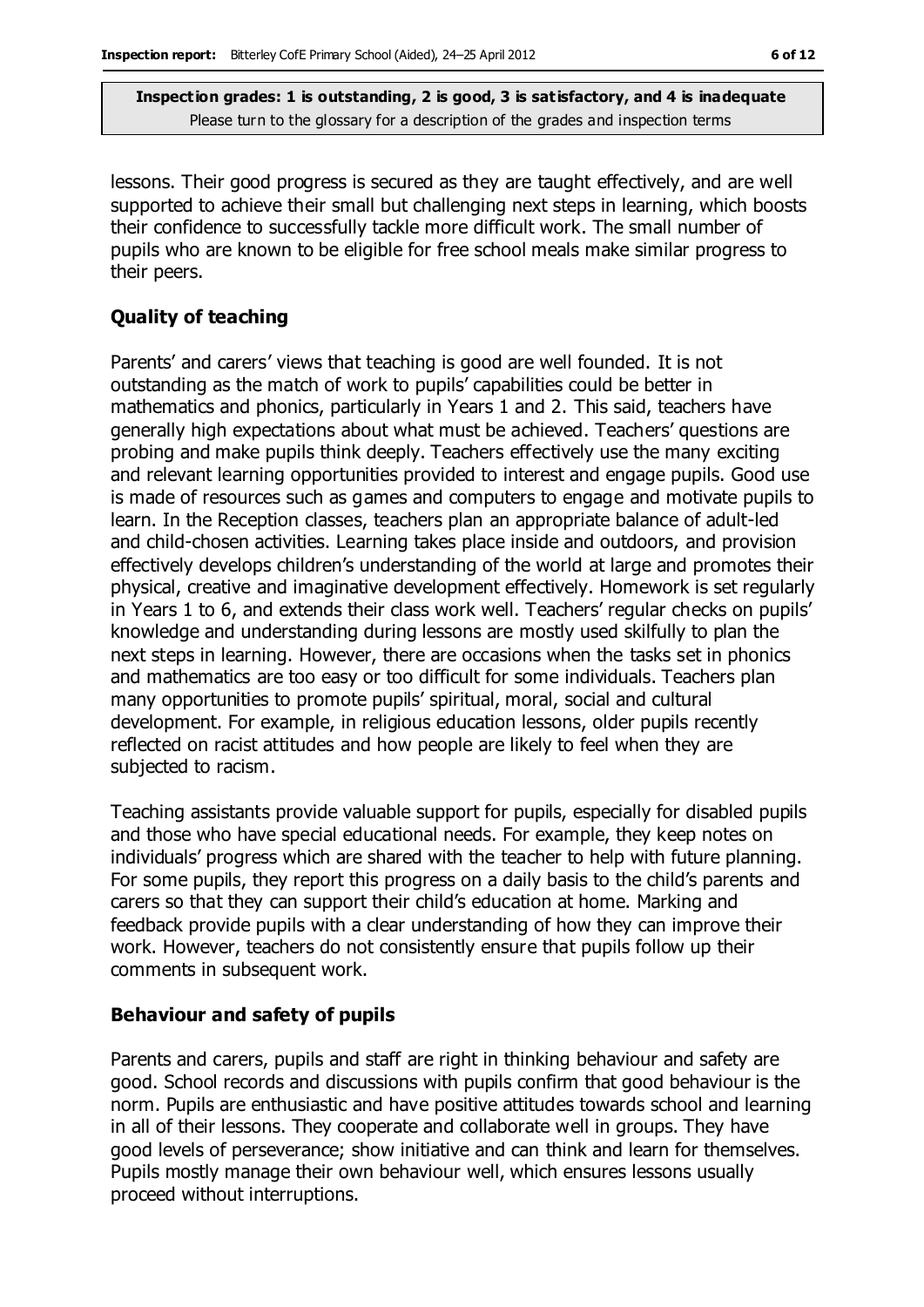Pupils have a very good understanding of what constitutes bullying, including cyber and prejudice-based bullying, how to avoid it and what to do if they encounter it. They say that bullying is unheard of and school records confirm that cases are very rare. Pupils are highly confident that any case of bullying would be quickly resolved by the school. They feel very safe and know precisely how to keep themselves safe, for example, when crossing the road or using the internet. Pupils take care to keep those around them safe too. Inspectors saw older pupils ensuring that Reception children could move safely and comfortably along the school's corridors.

Attendance is above average and is rising. Pupils are punctual to school and to lessons.

#### **Leadership and management**

Key leaders, including the governing body, set challenging targets for school improvement. Their drive has successfully sustained the above-average attainment and good progress seen at the time of the previous inspection. Robust checks on teaching and the quality of learning are used well to plan successful actions to overcome weaknesses. For example, leaders are successful at sharpening teachers' assessments of the quality of written work, which have accelerated pupils' progress in writing. The capacity to improve further is good.

Leaders regularly check the progress of each pupil. They provide effective interventions to help pupils catch up on missed work. The needs of disabled pupils and those who have special educational needs are accurately assessed and used to provide them with appropriate learning programmes. The success of these programmes and interventions is regularly checked and revised to ensure they are effective. The targeted support for pupils whose circumstances have the potential to make them vulnerable is very effective. The governing body uses its good understanding of data to challenge the school robustly over its performance. This is an improvement since the last inspection.

Parents and carers' questionnaires show that they are very happy with the way the school advises them on helping their children to learn at home, for example with revision for tests. Parents and carers are correct in their view that the school is well led and managed.

The curriculum is good and provision widens pupils' horizons and raises their level of ambition. It strongly promotes pupils' spiritual, moral, social and cultural development. For example, it provides many opportunities for pupils to develop a strong understanding of right and wrong by reflecting on their actions and those of others. Pupils' good knowledge and understanding of a balanced diet and the need to take regular exercise are two examples of how it supports healthy lifestyles. Pupils talk enthusiastically about the many clubs and visits that are organised for them. Those in the archaeology club find their investigation of the site of the medieval village of Bitterley very exciting.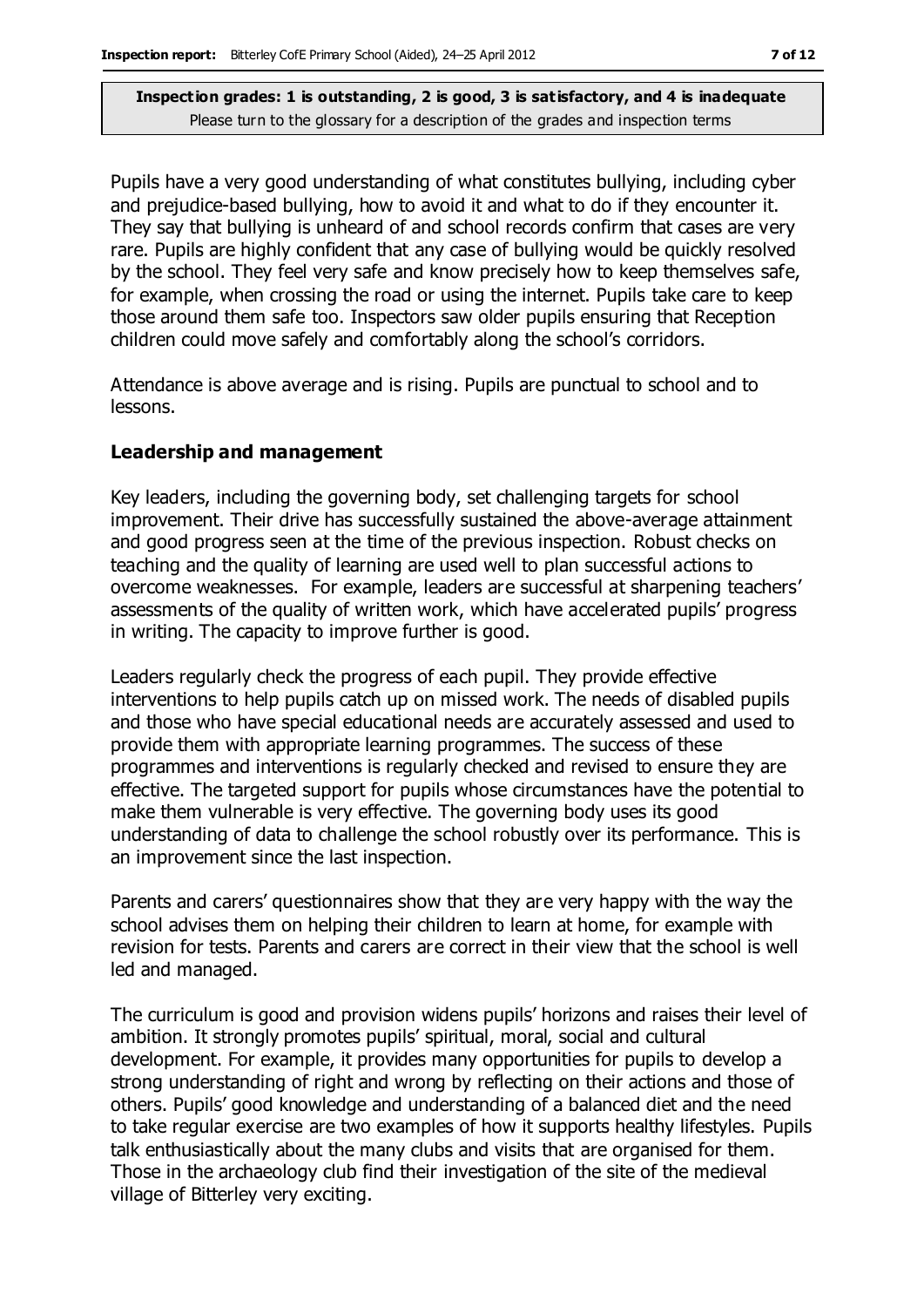The school has an effective safeguarding policy which is implemented effectively. It ensures government requirements are met. Leaders show clear commitment to combating discrimination and to equal opportunities as shown in the good progress made by all groups, including disabled pupils and those who have special educational needs and those known to be eligible for free school meals. Provision is effective in promoting a tolerant and harmonious school community.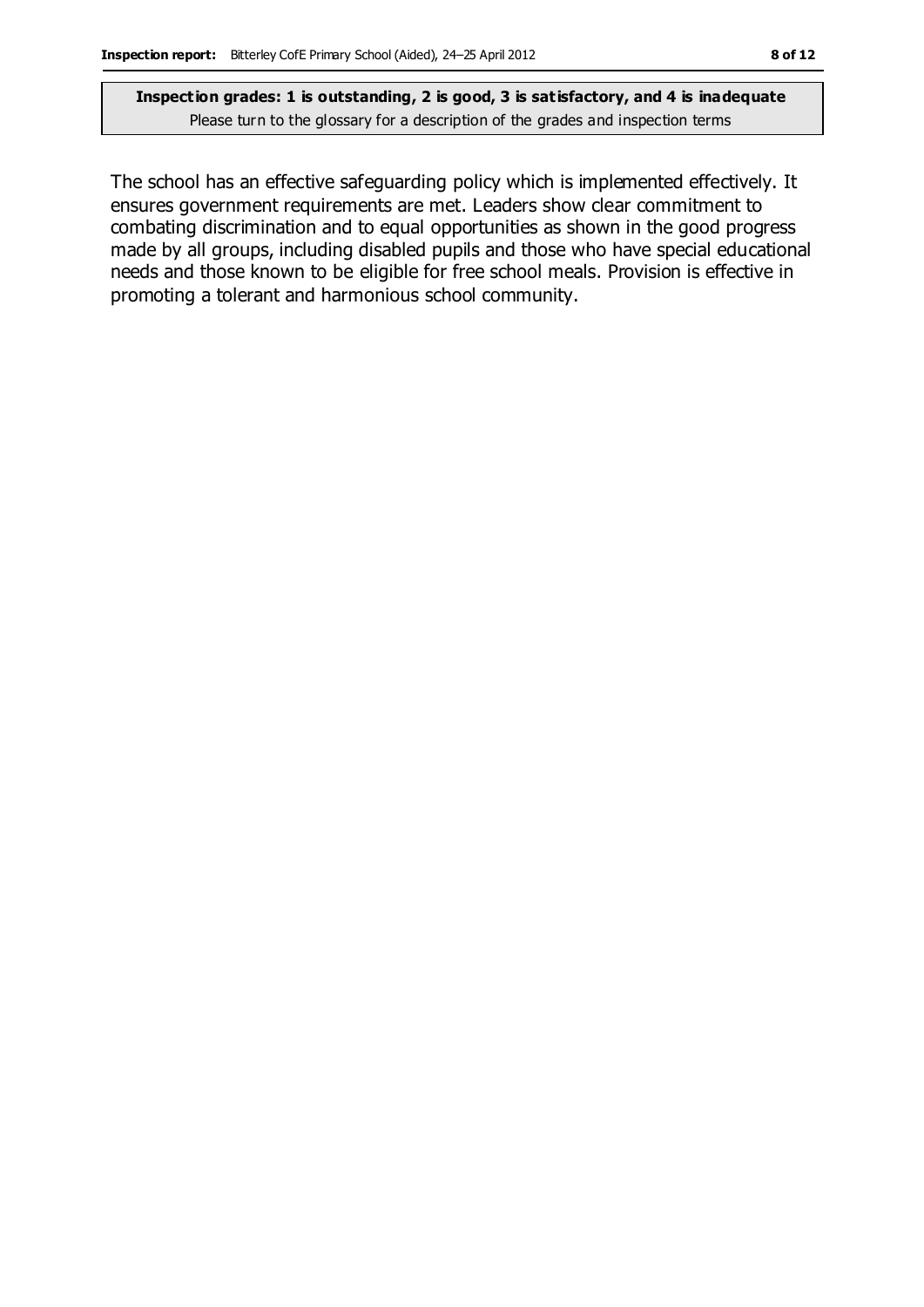## **Glossary**

### **What inspection judgements mean**

| <b>Grade</b> | <b>Judgement</b> | <b>Description</b>                                            |
|--------------|------------------|---------------------------------------------------------------|
| Grade 1      | Outstanding      | These features are highly effective. An outstanding           |
|              |                  | school provides exceptionally well for all its pupils' needs. |
| Grade 2      | Good             | These are very positive features of a school. A school        |
|              |                  | that is good is serving its pupils well.                      |
| Grade 3      | Satisfactory     | These features are of reasonable quality. A satisfactory      |
|              |                  | school is providing adequately for its pupils.                |
| Grade 4      | Inadequate       | These features are not of an acceptable standard. An          |
|              |                  | inadequate school needs to make significant                   |
|              |                  | improvement in order to meet the needs of its pupils.         |
|              |                  | Ofsted inspectors will make further visits until it           |
|              |                  | improves.                                                     |

### **Overall effectiveness of schools**

|                       | Overall effectiveness judgement (percentage of schools) |      |                     |                   |
|-----------------------|---------------------------------------------------------|------|---------------------|-------------------|
| <b>Type of school</b> | <b>Outstanding</b>                                      | Good | <b>Satisfactory</b> | <b>Inadequate</b> |
| Nursery schools       | 54                                                      | 42   |                     |                   |
| Primary schools       | 14                                                      | 49   | 32                  |                   |
| Secondary             | 20                                                      | 39   | 34                  |                   |
| schools               |                                                         |      |                     |                   |
| Special schools       | 33                                                      | 45   | 20                  |                   |
| Pupil referral        | q                                                       | 55   | 28                  |                   |
| units                 |                                                         |      |                     |                   |
| All schools           | 16                                                      | 47   | 31                  |                   |

New school inspection arrangements have been introduced from 1 January 2012. This means that inspectors make judgements that were not made previously.

The data in the table above are for the period 1 September to 31 December 2011 and represent judgements that were made under the school inspection arrangements that were introduced on 1 September 2009. These data are consistent with the latest published official statistics about maintained school inspection outcomes (see [www.ofsted.gov.uk\)](http://www.ofsted.gov.uk/).

The sample of schools inspected during 2010/11 was not representative of all schools nationally, as weaker schools are inspected more frequently than good or outstanding schools.

Primary schools include primary academy converters. Secondary schools include secondary academy converters, sponsor-led academies and city technology colleges. Special schools include special academy converters and non-maintained special schools.

Percentages are rounded and do not always add exactly to 100.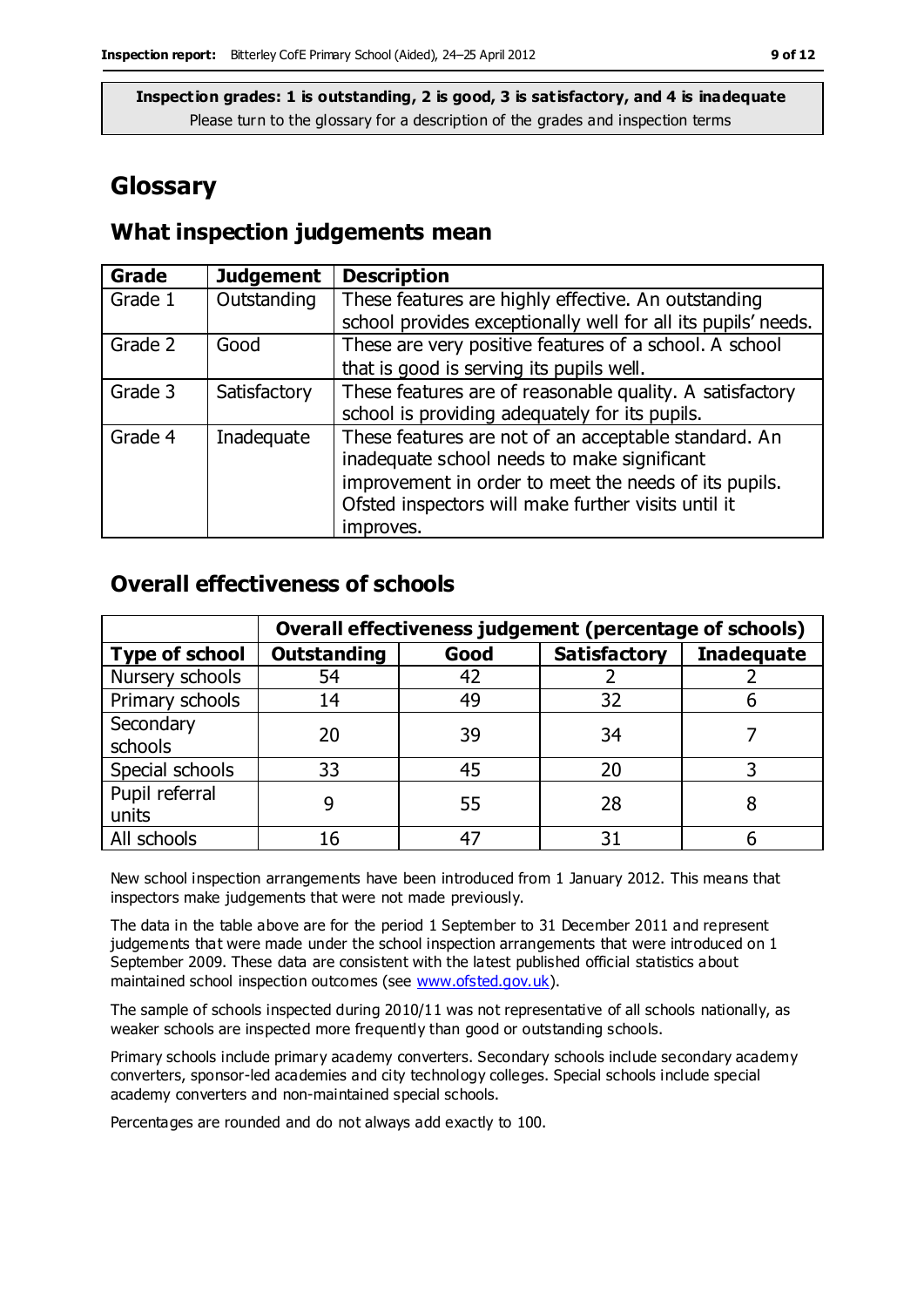# **Common terminology used by inspectors**

| Achievement:               | the progress and success of a pupil in their<br>learning and development taking account of their<br>attainment.                                                                                                        |
|----------------------------|------------------------------------------------------------------------------------------------------------------------------------------------------------------------------------------------------------------------|
| Attainment:                | the standard of the pupils' work shown by test and<br>examination results and in lessons.                                                                                                                              |
| Attendance:                | the regular attendance of pupils at school and in<br>lessons, taking into account the school's efforts to<br>encourage good attendance.                                                                                |
| Behaviour:                 | how well pupils behave in lessons, with emphasis<br>on their attitude to learning. Pupils' punctuality to<br>lessons and their conduct around the school.                                                              |
| Capacity to improve:       | the proven ability of the school to continue<br>improving based on its self-evaluation and what<br>the school has accomplished so far and on the<br>quality of its systems to maintain improvement.                    |
| Floor standards:           | the national minimum expectation of attainment<br>and progression measures.                                                                                                                                            |
| Leadership and management: | the contribution of all the staff with responsibilities,<br>not just the governors and headteacher, to<br>identifying priorities, directing and motivating staff<br>and running the school.                            |
| Learning:                  | how well pupils acquire knowledge, develop their<br>understanding, learn and practise skills and are<br>developing their competence as learners.                                                                       |
| Overall effectiveness:     | inspectors form a judgement on a school's overall<br>effectiveness based on the findings from their<br>inspection of the school.                                                                                       |
| Progress:                  | the rate at which pupils are learning in lessons and<br>over longer periods of time. It is often measured<br>by comparing the pupils' attainment at the end of a<br>key stage with their attainment when they started. |
| Safety:                    | how safe pupils are in school, including in lessons;<br>and their understanding of risks. Pupils' freedom<br>from bullying and harassment. How well the school<br>promotes safety, for example e-learning.             |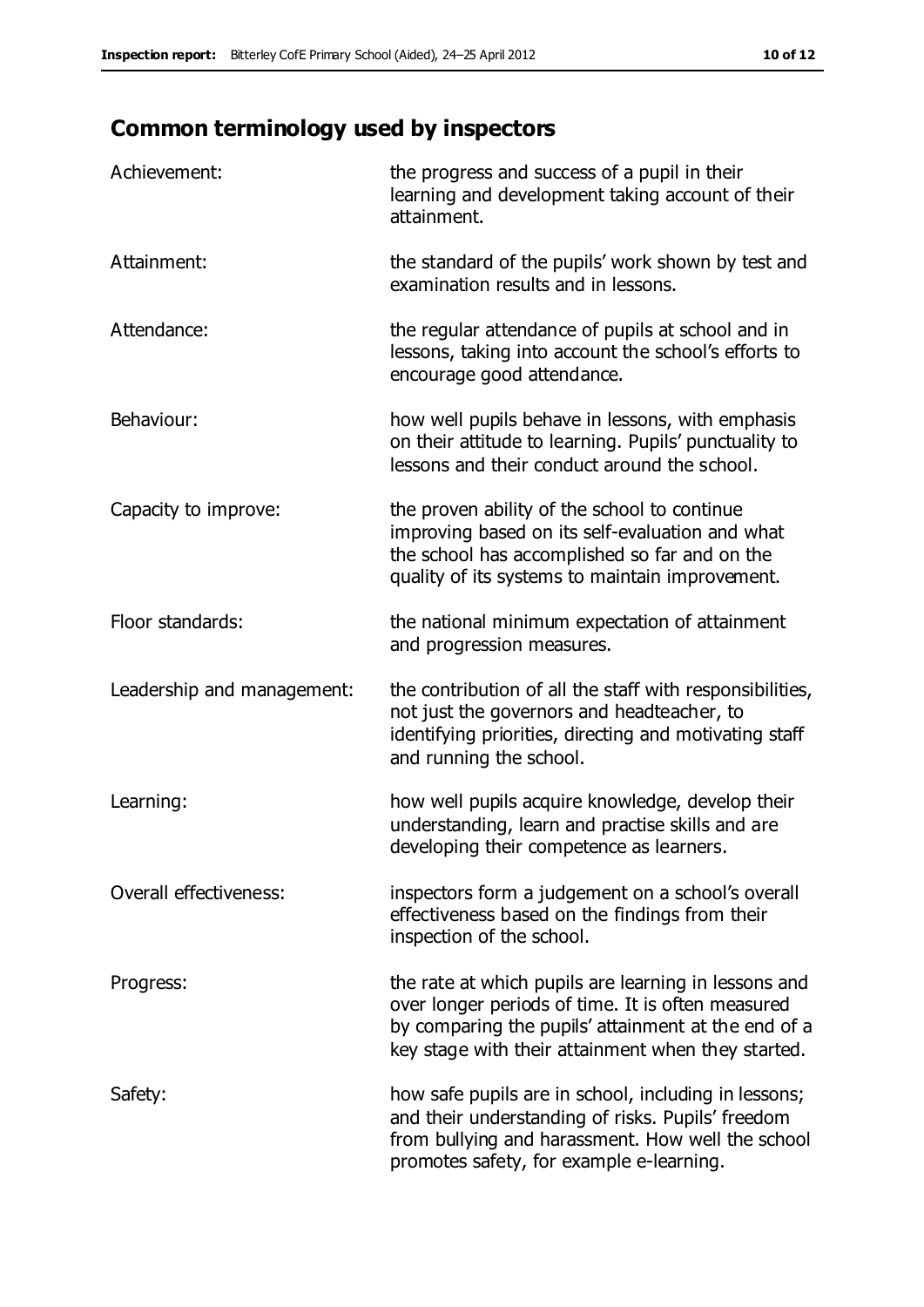#### **This letter is provided for the school, parents and carers to share with their children. It describes Ofsted's main findings from the inspection of their school.**

26 April 2012

Dear Pupils

#### **Inspection of Bitterley CofE Primary School (Aided), Ludlow, SY8 3HF**

Thank you for being so polite and friendly, and for the help you gave me, when I inspected your school recently. I enjoyed my visit and the opportunity to talk with some of you, to read your questionnaires, and to see you in lessons and at play. I especially enjoyed joining you for assembly. You are rightly proud of your school's happy atmosphere and you especially like the way you all get on so well together. Bitterley is a good school.

You told me that you enjoy school and feel extremely safe and secure. You try hard in lessons and your progress is good. Your behaviour is good in class and around the school. You have very good relationships with your teachers. You attend school regularly and are punctual. The curriculum provides plenty of exciting clubs and visits, which you enjoy. It also provides you with plenty of opportunities to think about your feelings, right and wrong, and to work together and appreciate your own and different cultures.

The headteacher, staff and governors are working together to make the school even better, and I have asked them to do two things to help you improve your learning. These are to:

- help you to always make rapid progress by making sure work is not too easy or too hard, especially in mathematics classes in Year 1 and 2
- make sure that phonics work for the younger pupils is always well matched to their abilities.

All of you can help the school by continuing to try your best in lessons and behaving and attending so well. I wish you all the best in the future.

Yours sincerely

Gerald Griffin Lead inspector